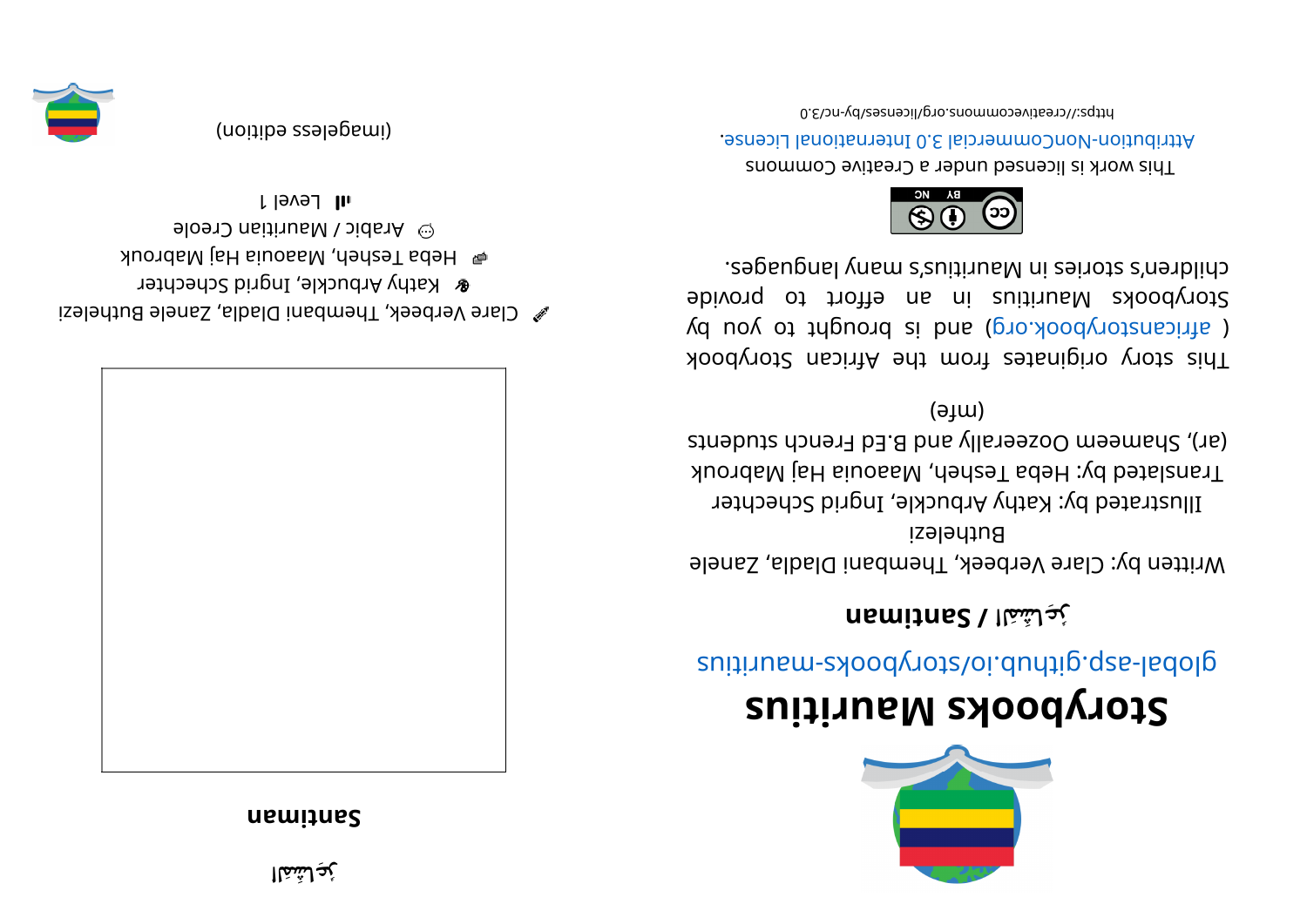

## قَلْبِي لَدَيْهِ مَشَاعِرَ لِلْعَدِيدِ مِنَ الأَشْيَاءِ. • • •

Mo leker resanti boukou kiksoz.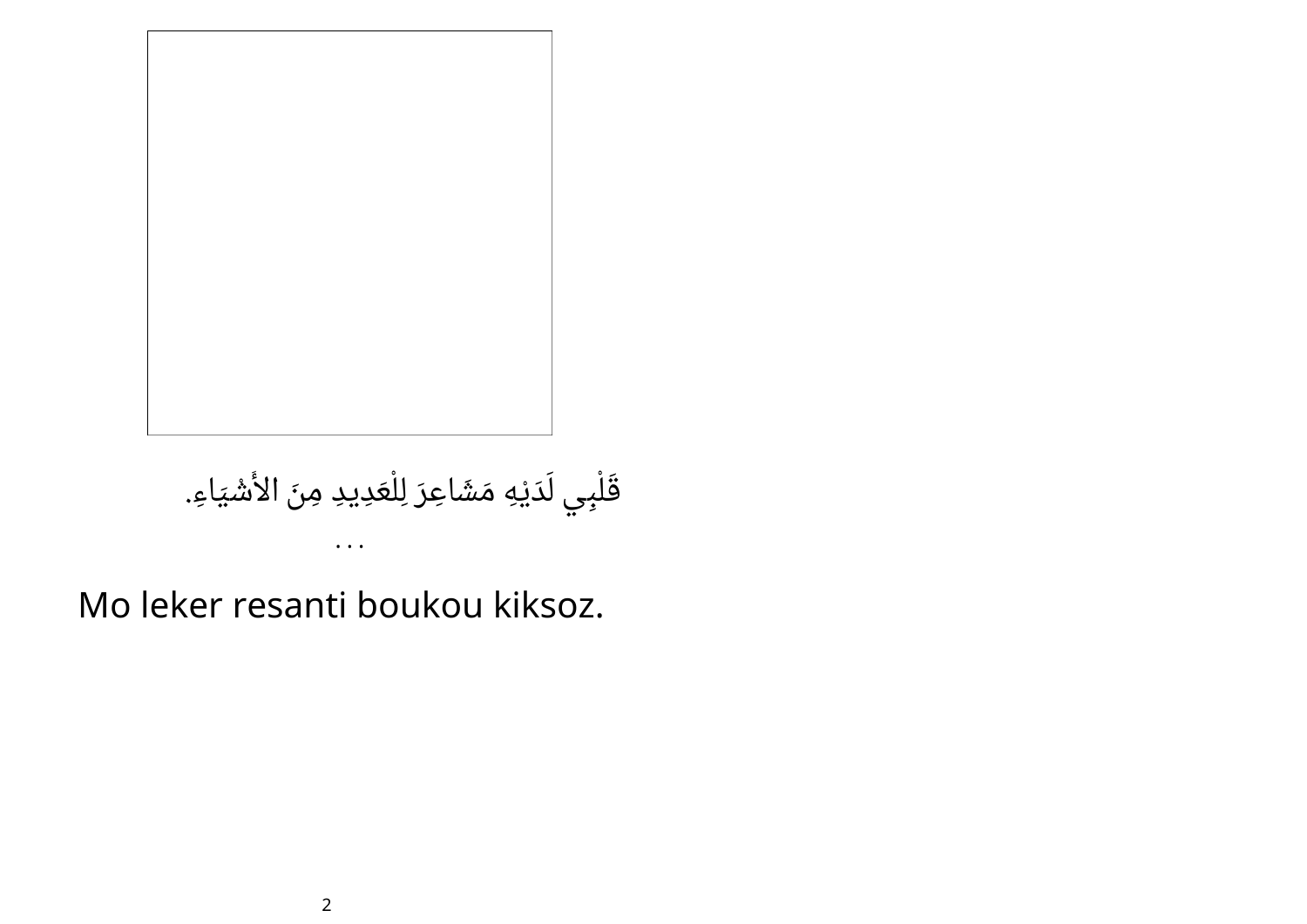

ل َ ليْ ك َ

. تِلْلِياْ رِأْكُ رِيْصَحَقِاا

امَدَنْعِ <sup>ب</sup> نِاعَتُ ُ .ي نِق ِ انَا ُش ْ ا ع ُ ُ لا <sup>ر</sup> :ح ب

Wo kontan kan mama may

. B W M

• • •

No kontan kan mo granmer rakont nou zistwar aswar.

• • •